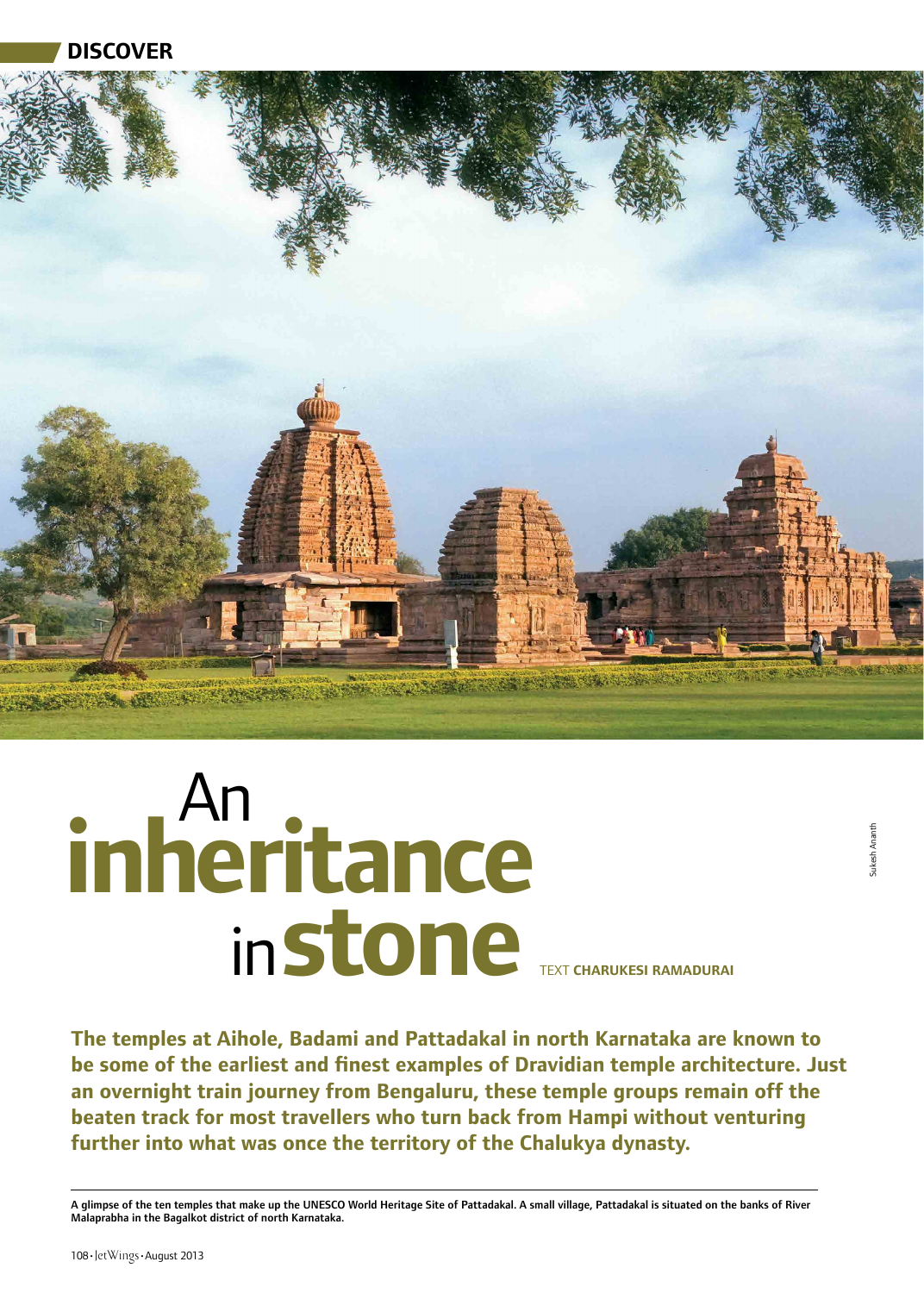France<br>
I Leave<br>
Karnat<br>
guidet<br>
this ph<br>
guides<br>
just 'cu<br>
'abacu<br>
out of he cradle of Indian temple architecture.' Before I leave for the Chalukya temples of north Karnataka, I come across this phrase in all the guidebooks I read. And once there, I find that this phrase rolls off the tongues of tourist guides with a practised smoothness. And not just 'cradle'; other well-worn metaphors like 'abacus' and 'blackboard', too, are soon pouring out of my ears. All right, I get the point. The sculptors learnt, slowly and painfully, to carve these magnificent temples using nothing but their imagination, under the patronage of their Chalukya rulers, especially Pulakesi I.

110•JetWings•August 2013

「ある あるのがいい

Pulakesi I is the kind of ruler that we, today, would have called a dude. Back then, in the 6th century AD, he built over a hundred temples across his kingdom, stopping briefly from time to time only to conquer and annex further kingdoms to his own. At the height of his reign, he ruled a vast swathe of south India, extending all the way to what is now Maharashtra in the west and Orissa in the east, and the architecture in these temples reflects the influences from diverse parts of his empire.

> The Pattadakal temples show a level of sophistication that came from centuries of practice.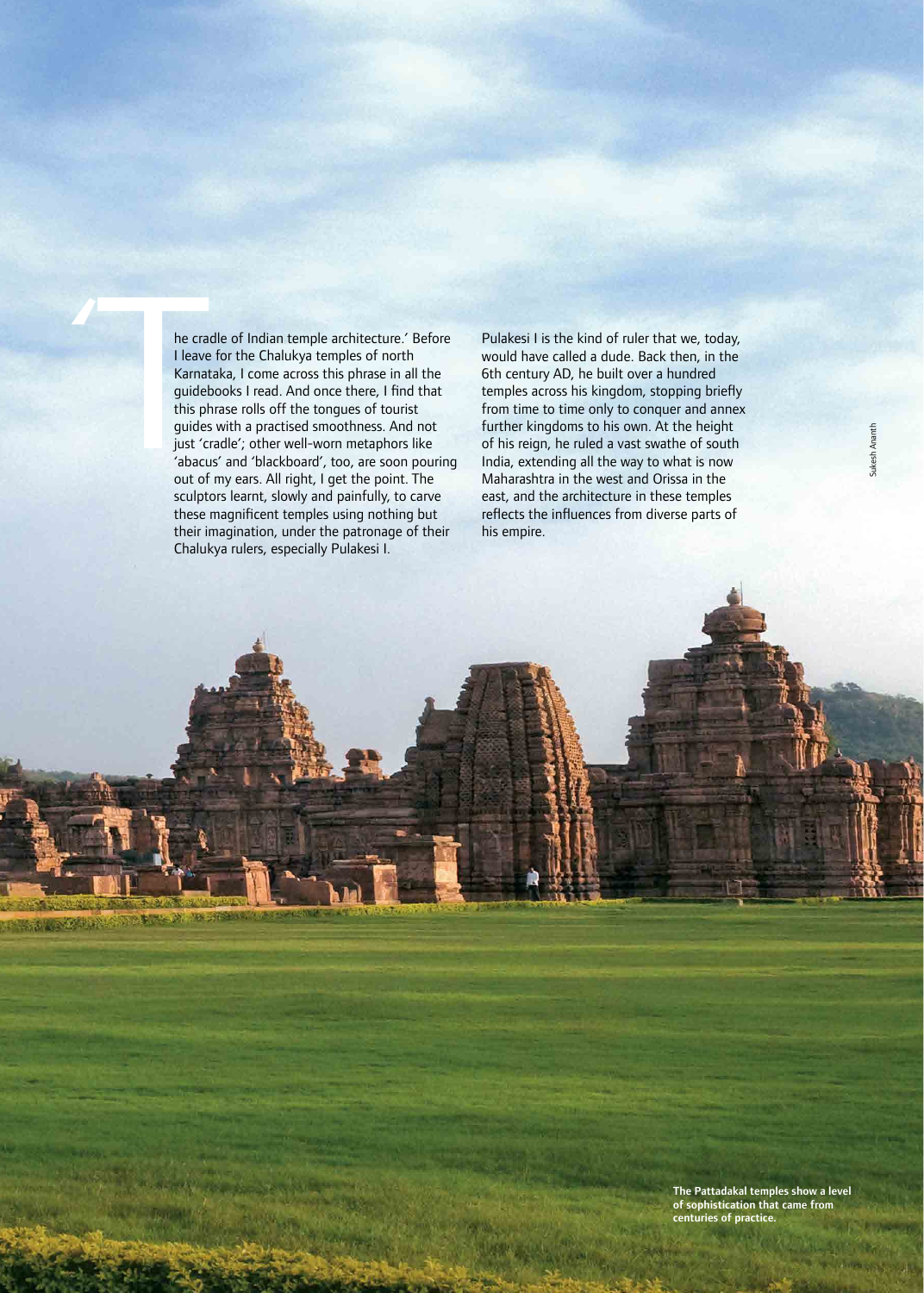

The more likely explanation for the name reveals itself as I near the town: the sandstone hills around the region reflect the colour of almonds—'badam' in most Indian languages.

The Chalukya temples comprise three main groups: those in Aihole, Badami and Pattadakal. For centuries, these temples have remained in the shadow of their more famous cousins in Hampi, built much later and just over 100 km away. And it remains so even now, even though Pattadakal was declared a UNESCO World Heritage Site in 1987 and the other two are now in the running.

#### **TEMPLES OF TRAINING**

I first head to Aihole, a bumpy ride through roads lined with sunflower fields glowing in the mild morning sunlight. This route is more the dreamy countryside of north India—immortalised by countless Hindi movies where the heroine dances to a catchy tune waving her yellow chiffon sari in the wind—than the rugged landscape of Karnataka. At the entrance to the temple complex, Basava

waves his tourist guide badge and latches on to us. As an introduction to Aihole, he says, on a skills scale, this group of temples ranks as elementary school. According to him (and other experts, I presume), the architecture and carvings are at a very basic level here, going right up to the college level in Pattadakal.

Many of the original hundred temples survive in Aihole today, though some of them lie hidden behind thorny bushes, dusty rubble and thatched huts. Aihole, which served as the capital of the Chalukyas for two centuries, is today a forgotten village, the locals looking with wonder at the way we tourists look at their temples. Living in the middle of so much grandeur, they have come to take it for granted.

There is nothing elementary about the first temple I step into that is dedicated to Durga, the all-powerful goddess. The sun has just begun to climb the sky

Clockwise from above: A carving of Shiva as Nataraja inside the Ravana Phadi cave; One of the oldest rock-cut temples in Aihole, the Ravana Phadi cave dates back to the 6th century AD; Aihole's finest architectural specimen, the Durga temple is dedicated to Vishnu and has an apsidal (orbital) shape.



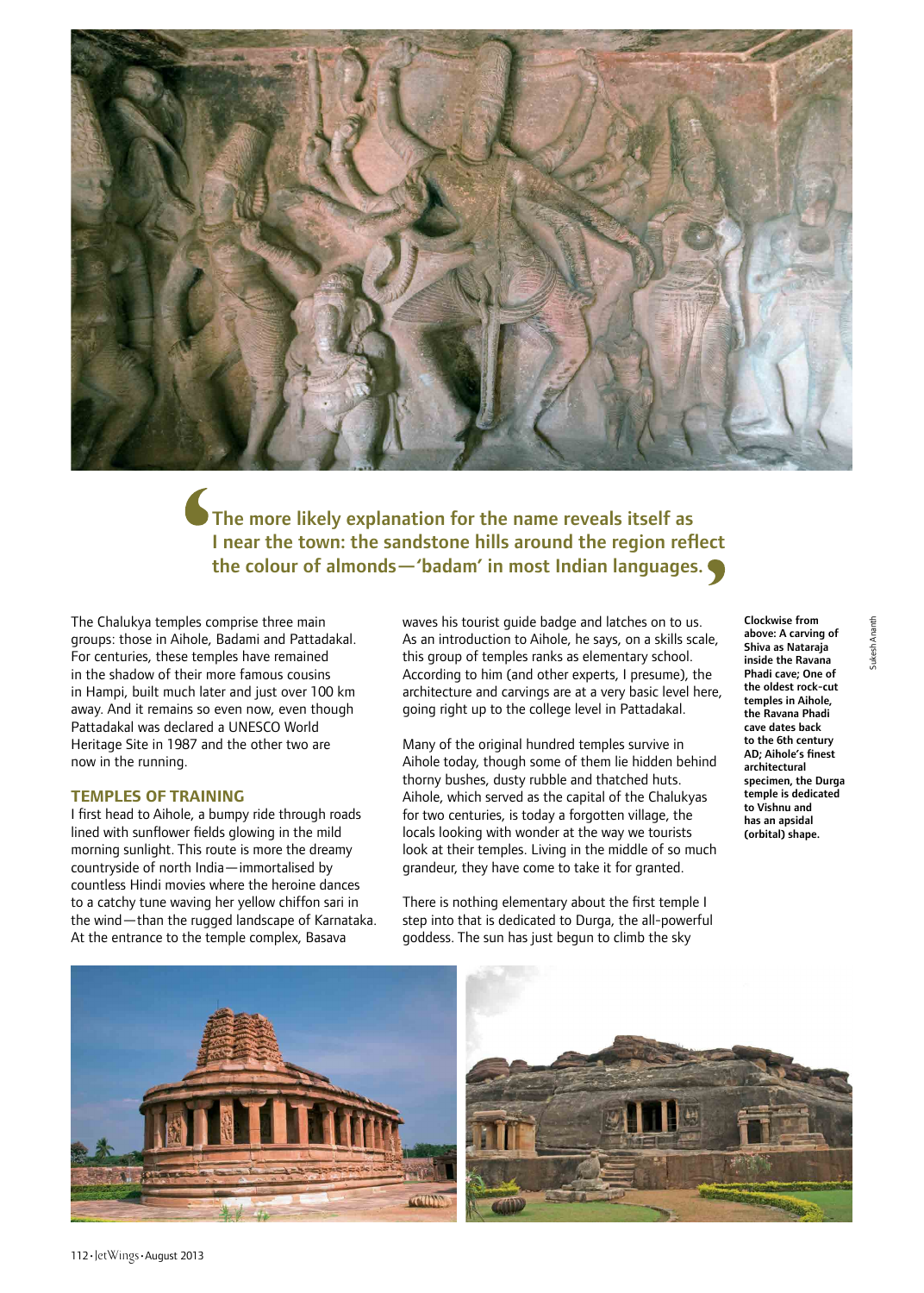Clockwise from right: The Badami caves are one of the most iconic attractions in the Bagalkot district of north Karnataka; A wall sculpture of Vishnu seated on Ananta Shesha, the serpent, in Cave 3 at Badami; The Badami rocks are the colour of almonds, which most likely lends the site its name.

as a bunch of giggling schoolchildren make their way into the temple, shepherded by a couple of teachers trying their best to keep them in check. The walls and ceiling are covered with intricate carvings of gods, goddesses, demons and animals. None of the other temples here were consecrated since they were meant to be only learning models; the experimentation is obvious from the different shapes and sizes of the temples dotting the landscape. Behind this temple stands the 7th century Lad Khan temple, which, according to folklore, was named after a Muslim nobleman who lived there for a while.

Outside the temple complex is yet another interesting tableau: the village market under the sprawling banyan tree. Fruit-sellers, vendors of soda, fresh buttermilk and coconut water, and kids hawking picture postcards are geared up to greet the odd tourists who finds their way into Aihole. Every lane I wander into has a few ruins, a cluster of broken temple steps or the occasional intact statue scattered about. In this setting, it is easy to wonder if every large stone lying along the road dates back several centuries.

The first cave has what is possibly my favourite image from all the temples: Shiva as Nataraja, Lord of the Dance, with 81 classical dance poses carved in a single statue.







# **TEMPLES OF PREPARATION**

It is believed that Badami gets its name from Vatapi, a demon of the region who, in the manner of all self-respecting demons, terrorised the locals. Why that should be so in a country with enough gods to name all towns and villages, and still have some left over, is of course a mystery. The more likely explanation for the name reveals itself as I near the town: the sandstone hills around the region reflect the colour of almonds—'badam' in most Indian languages.

In Badami, I climb up the hill where the famous cave temples are located. As I huff and puff my way up the steps, I am accompanied by a troop of monkeys who seem to think that they have a right to anything I am carrying in my hand, camera included. They play tag with a bottle of Coke and then, in front of my astonished eyes, twist the cap and drink straight from the bottle. The kids all around, who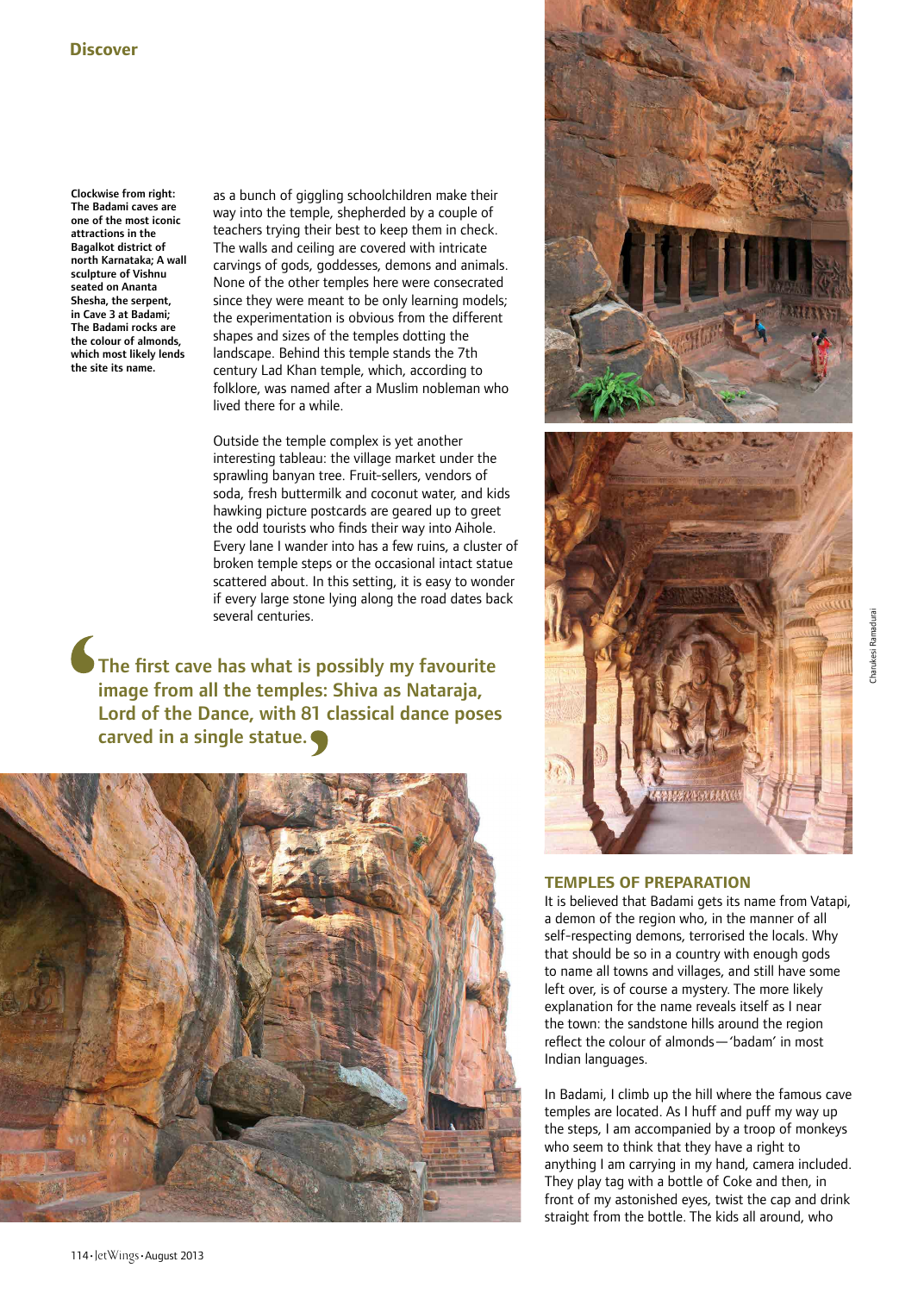have been complaining loudly of boredom while in the midst of these old temples, watch enraptured, and their parents have a tough time dragging them back down the hill.

Badami has four cave temples, each with a beautiful mélange of statues that are primarily of Vishnu and Shiva. I almost get a crick in my neck as I strain to look up at ceilings covered with frescoes painted with glorious natural dyes, which even the passage of time has not managed to fade.

The first cave has what is possibly my favourite image from all the temples: Shiva as Nataraja, Lord of the Dance, with 81 classical dance poses carved in a single statue. I know this because I have read about it, but I am just not able to make out more than a few. And so I shamelessly eavesdrop on the guide pointing out the various poses to the couple standing next to me. On the opposite wall is a statue of Ardhanarishwara—literally, 'the half-woman God'—signifying the primal and equal partnership between Shiva and his consort Parvati; the right side of the statue is an angled and sinewy male while the left is a soft and curvy female form.

# **TEMPLES OF GRADUATION**

Pattadakal, my final destination, is clearly higher up on the architectural learning curve given the sophistication of the structures here. This cluster

Clockwise from below: A richly carved rock-cut temple at Badami; The Sangameshwara Temple at Pattadakal houses sculptures of Vishnu and Shiva in various stages of carving; The Jambulingeswara Temple at Pattadakal was built in the Nagara style of architecture, where walls have niches containing sculptures.